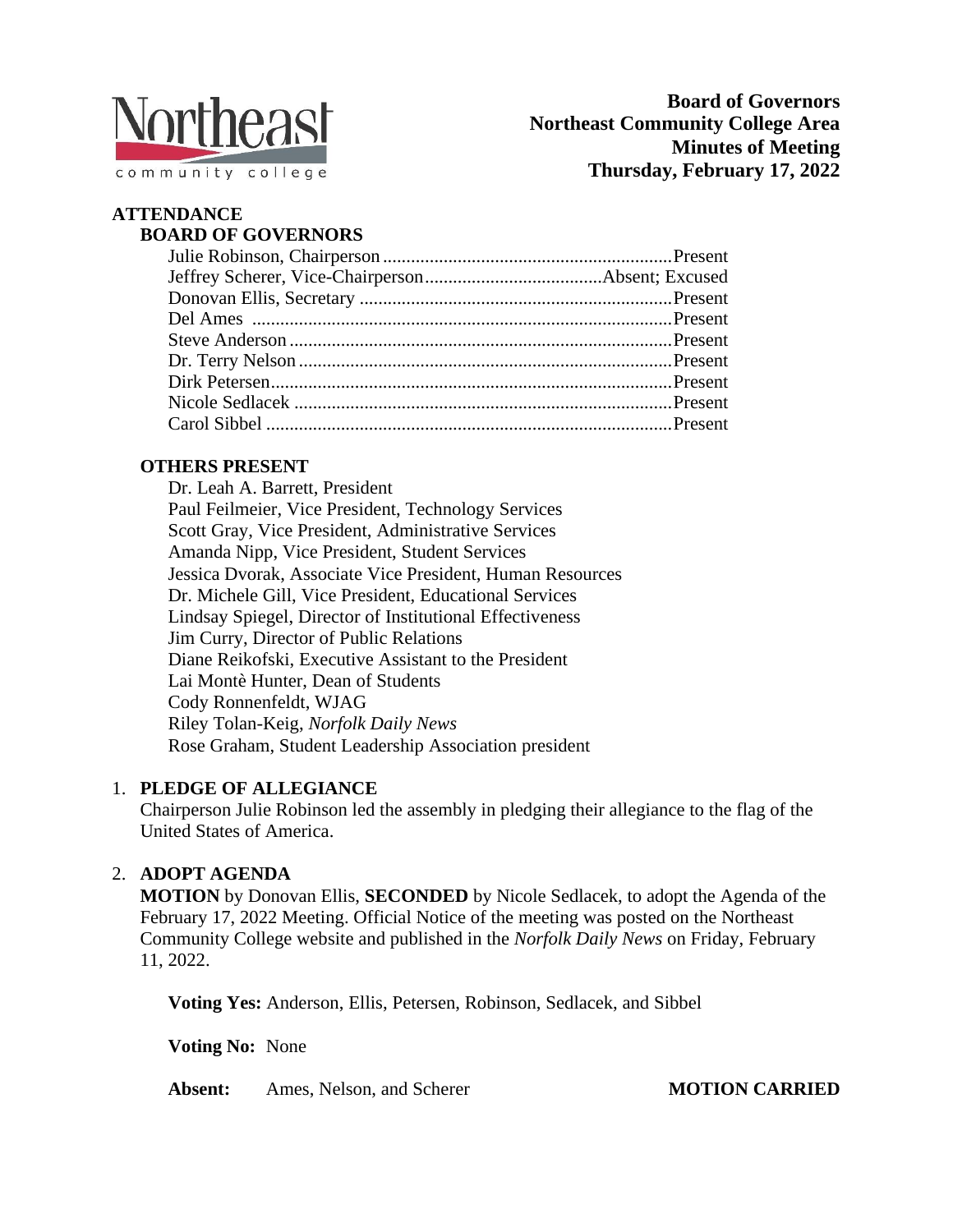#### 3. **BOARD EDUCATION AND INFORMATION**

3.1 Student Services Report

#### 3.1.1 Spring Enrollment Report

Largest increase in enrollment is reflected in continuing students and early college students. Spring 2022 10<sup>th</sup> day enrollment compared to 2021 reveals a headcount difference of +3.39% and credit hour difference of +5.45%. Definition of a returning student explained as an individual that attended college, stopped out, and then returned.

3.1.2 Mental health programming on campus

Lai-Montè Hunter, Dean of Students, was introduced and welcomed.

For the past several years, Northeast has employed one full-time licensed mental health practitioner. Northeast has also contracted with a counseling agency in O'Neill and South Sioux City for counseling of students at these two extended campuses. West Point students travel to Norfolk for counseling services. Students enrolled in six or more credit hours are provided with short-term counseling, typically lasting no more than six sessions. A benefit of the pandemic was that Northeast was able to shift to telehealth for counseling and telehealth counseling will continue to be provided to students. Top reasons that students sought counseling include anxiety, depression, academic struggles, relationship issues, suicidal thoughts, and loneliness.

Following research of programs available to assist college campuses in being more prepared to work with students who are struggling with mental health challenges, an application was submitted for a grant. A grant for \$25,500 was received from the Morgan Stanley Foundation and Northeast contributed \$11,000 to participate in the JED Campus.

JED Foundation is a non-profit that protects the emotional health and prevents suicide for the nation's teens and young adults, giving them the skills and support they need to thrive today and in the future. JED Campus is a four-year program and Northeast is assigned a campus advisor for the four-year journey. Northeast has undergone a self-assessment of mental health policies and procedures, and students have taken the Health Minds Survey. In March, a site visit will be conducted with the College team and student focus groups. Based on what is discovered, a mental health strategic plan will be developed. The JED Campus also provides access to a multitude of resources, trainings, and services. At the conclusion of the four-year program, another selfassessment will be conducted to determine how far Northeast has advanced from the initial baseline assessment.

Northeast's counselor resigned in November, allowing the position to be re-evaluated. The position has been revised and will oversee the Student Health and Counseling office and provide outreach and education about mental health challenges that students are facing. It is expected that the demand for counseling will exceed the capacity of this one individual, so exploration is being done to contract with agencies in Norfolk to add an additional part-time on-campus counselor or contracting with and online 24/7 mobile counseling service.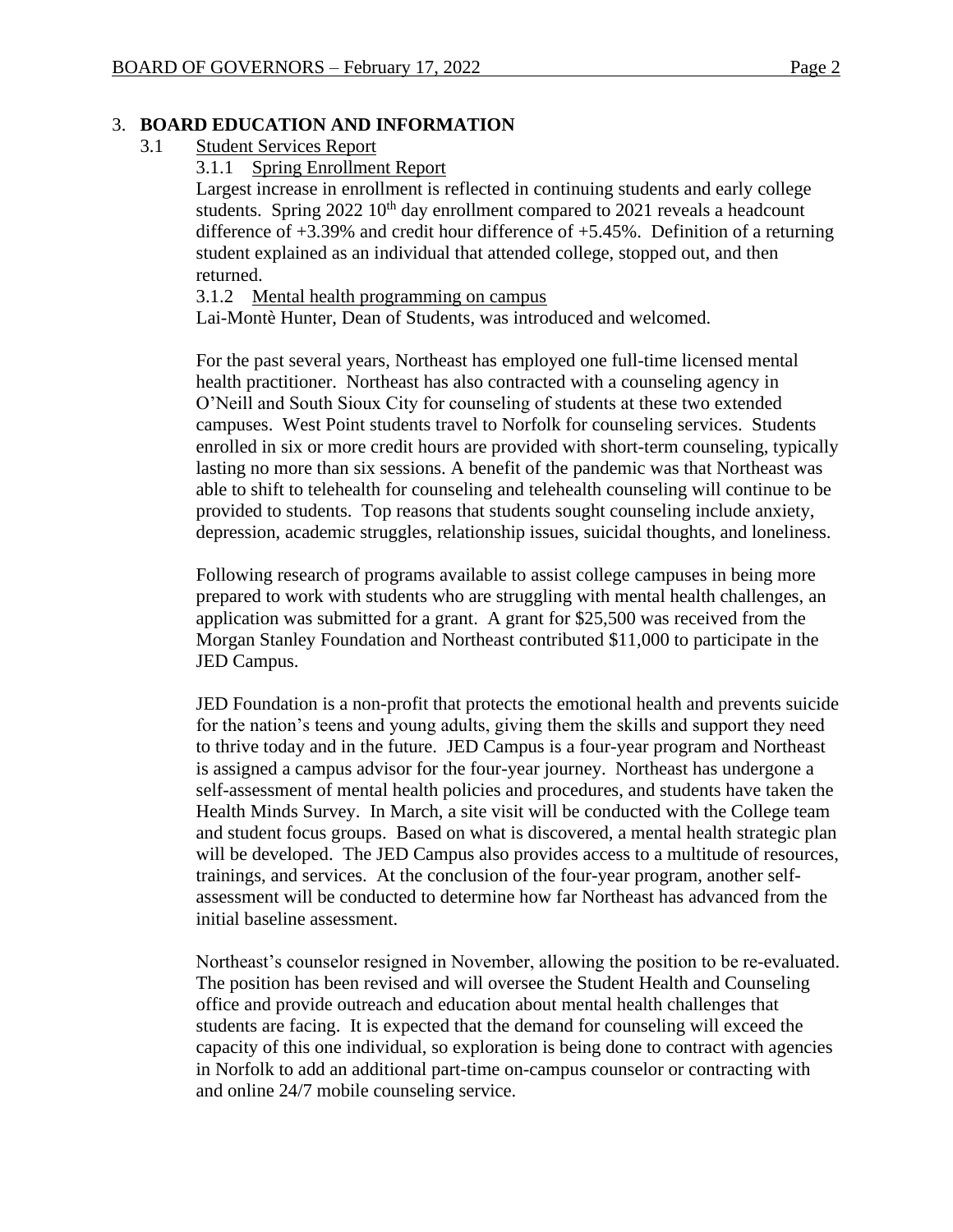3.2 Administrative Services Report

3.2.1. Facilities Update/Progress Report

Due to basement flooding events, modifications to Simon Hall will be made following the conclusion of the Spring semester. Modifications include the removal of the existing concrete ramp, site work modifications, adding an automatic fire sprinkler system to the basement, and an addition to house the new electrical service and water softener system. The Residence Life Capital Reserve Fund and possible insurance proceeds will be utilized as the funding source for this project.

Capital Funds will be used to pay for renovations to the Lifelong Learning Center (LLC) for permanent relocation of the President's office, Technology Services Division, and Marketing office. Space will be reconfigured to be more collaborative with the Foundation and Human Resources departments that are currently located in the LLC. This project will be completed in two phases.

Architects continue to analyze and evaluate the structural integrity of the existing Maclay Building and will consider the layout option that will best meet the needs for the programming areas. The programming statement for the Maclay Building renovation/construction will be presented to the Board of Governors in April. The architects will take into consideration This facility will serve as the central hub for oversight of all academic divisions and programs that are considered academic core functions. The Capital Fund has been built up for several years in anticipation of the Maclay Building remodel or construction.

Governor Pete Ricketts' proposed budget currently includes \$15 million in American Rescue Plan Act (ARPA) funds for each community college. Should these funds be received, two projects that are receiving preliminary discussion include the purchase and renovation of a downtown Norfolk building to convert to a fabrication lab for workforce training curriculum in robotics/software development, and collaboration with community partners in industry. The second project being discussed is a workforce training building and Commercial Driver's License (CDL) driving range on the South Sioux City campus. This facility would include the truck driver training and licensure, diesel tech apprenticeship program, supply chain/logistics program, construction micro trades (framing, flooring, roofing, cabinetry), electrical, plumbing, Heating, Ventilation, and Air Conditioning (HVAC), welding, and heavy equipment operator.

3.2.2 Monthly Financial Report and Paid Bills

Monthly Financial Statement and paid bills were briefly reviewed. The most significant payments are Blue Cross/Blue Shield standard payments for employee health insurance being paid twice in the same month due to timing.

### 3.2.3 Quarterly Financial Update

Review was given to the five-year planning document, focusing on current year financials. Staff are currently in the process of developing budgets for 2022-2023. 3.2.4 County assessed valuation trend review

Valuation updates were received in December and another update will be provided this spring. Legislation was passed last year that requires taxing entities to participate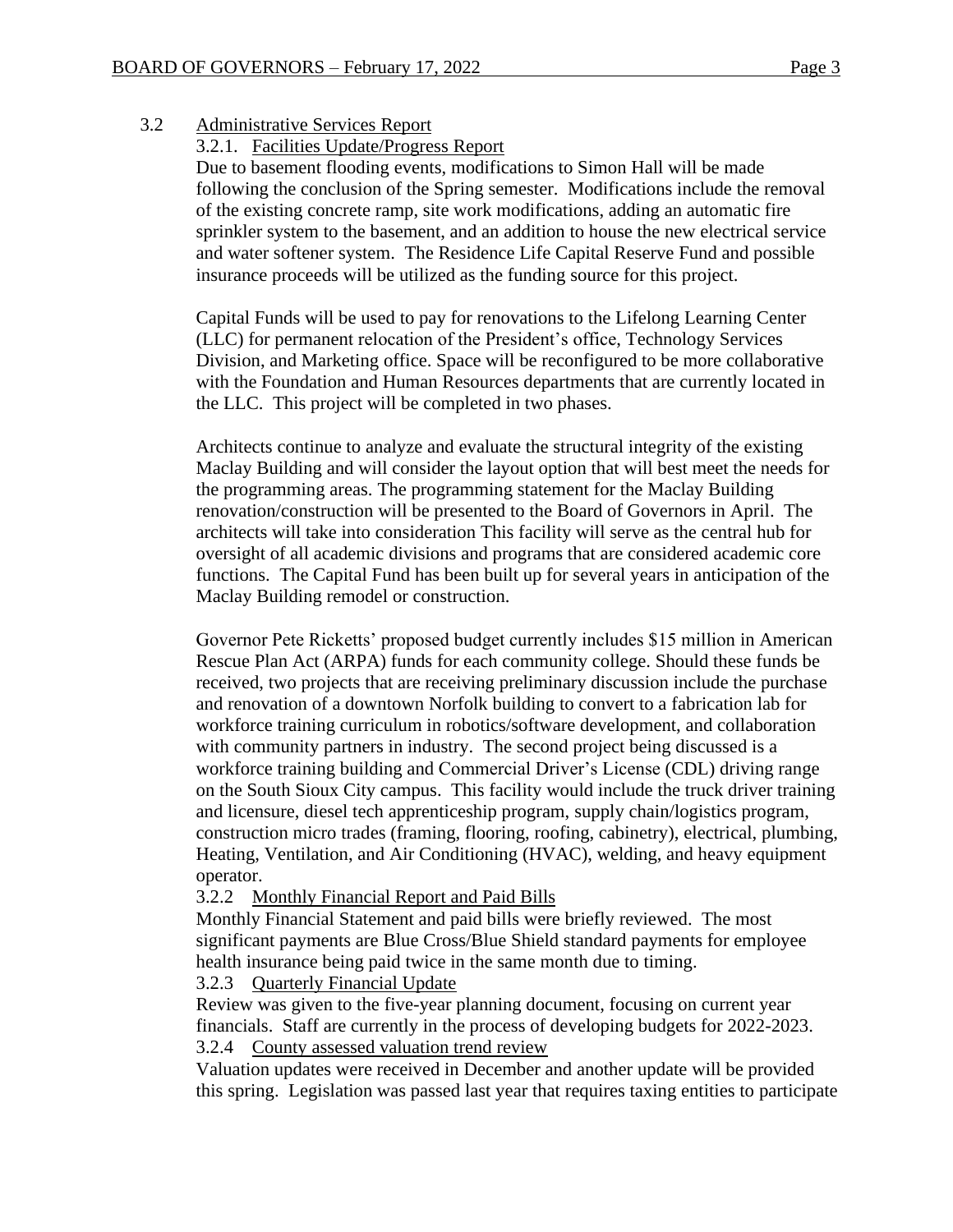in a public meeting if they have a property tax increase above 2% plus real growth. Discussion included the desire to meet with stakeholders throughout the 20-county service area to share data and keep them aware of services that Northeast Community College provides in their respective counties.

#### 3.3 Development/External Affairs Report

#### 3.3.1 President's Update

President Leah Barrett's work with the Aspen Fellowship is intersecting with Guided Pathways work to improve student success. Robust conversations continue between the President's Cabinet members and the Strategy and Improvement (S&I) Team. Northeast continues to work with the National Center for Inquiry and Improvement (NCII) with their main consultant coming to campus in March.

#### 3.3.2 Legislative Update

President Barrett has spent a number of days in Lincoln testifying on behalf of Nebraska's community colleges. In addition, Community College Day at the Capitol was held on February 3<sup>rd</sup> with two board members, two students, Dr. Barrett, and Dr. Kruse attending. Senators are pleased to have the opportunity to speak with students.

Next week Northeast welcomes the Walter and Suzanne Scott Foundation to campus to discuss what opportunities might exist.

The Higher Learning Commission (HLC) Annual Conference will be held in Chicago April 2-5, 2022. On April  $13<sup>th</sup>$ , an accreditor will visit the West Point and South Sioux City Campuses and the Open Pathway Comprehensive Evaluation visit will occur on October 23-24, 2023.

The Governor's inclusion of \$15 million for each community college still remains in his budget and would create upscaling of many of our programs and upskilling of people in Nebraska.

Thanks to the work of Dirk Petersen and Julie Robinson, during last week's Governmental Affairs meeting, Senator Mike Flood provided excellent information regarding the state budget and the ARPA fund budget process. Courtney Wittstruck, NCCA executive director, continues working the floor and meeting with every state senator advocating for their support.

Review was given to additional legislative bills being followed by Nebraska's community colleges along with hearing dates that have been identified.

3.3.2.1 New legislative districts

President Barrett referred board members to BoardPaq to review the Nebraska Legislative District maps and respective senators that represent Northeast's five districts.

3.3.3 NCCA Report

Julie Robinson and Nicole Sedlacek attended Community College Day at the Capitol along with two students, Dr. Barrett, and Dr. Kruse. Appointments with Senators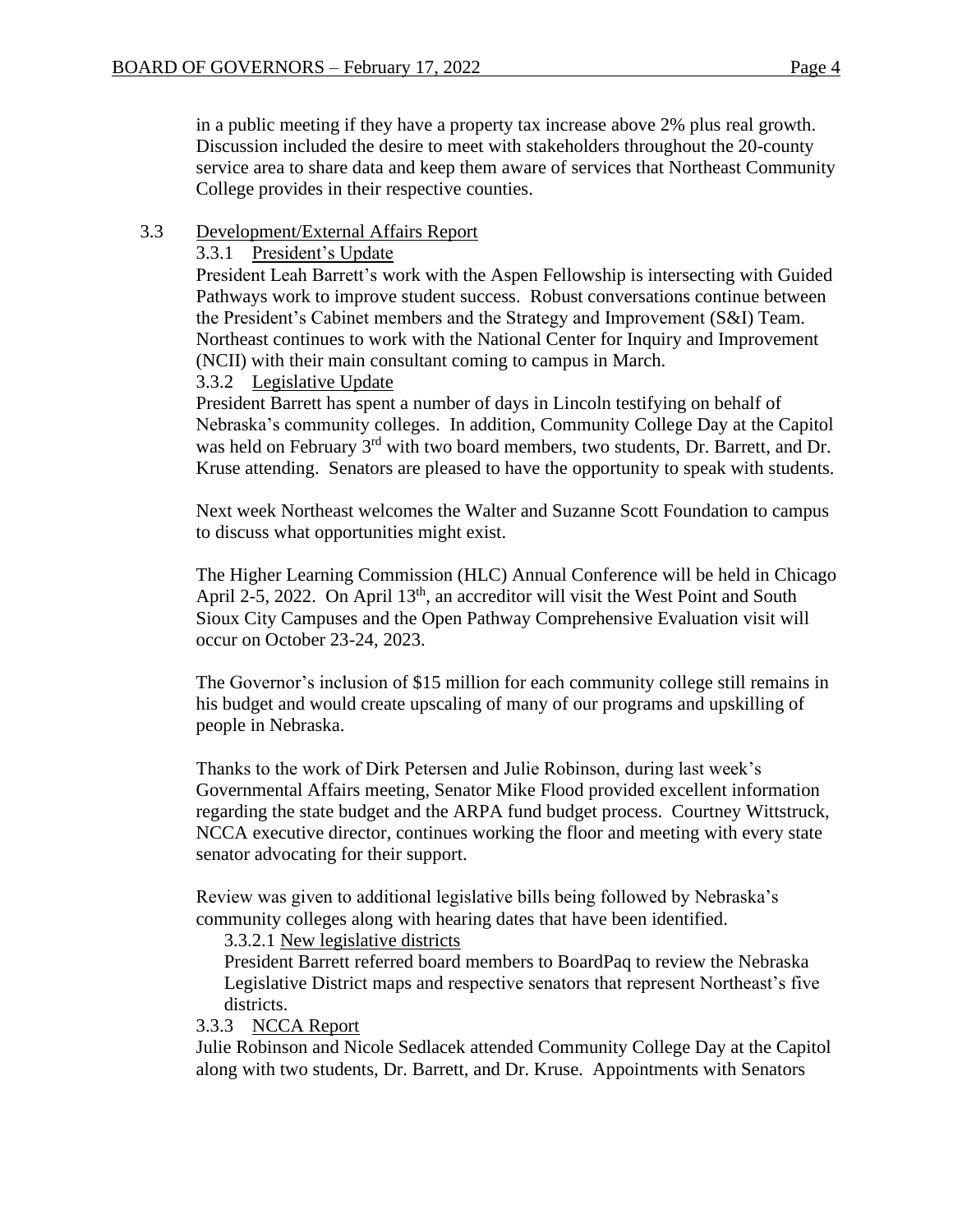Brewer and Erdman were very positive. Senator Flood joined Northeast's contingency for lunch and provided a good experience for the students.

The NCCA Board of Directors will meet in May and will discuss a strategic planning session to help guide Courtney Wittstruck. Courtney has hit the ground running and is representing community colleges very well promoting activity at this legislative session.

3.3.4 ACCT National Legislative Summit (NLS) update

Participants included Steve Anderson, Nicole Sedlacek, Dr. Leah Barrett, Dr. Tracy Kruse, and Jim McKenney. Met with senators and congressmen and broached the topic of the short-term Pell grant which would help to fill the gap with short-term training programs.

Due to Dr. Kruse's persistence, Northeast's contingency was able to meet with legislators or staff from the offices of Jeff Fortenberry, Deb Fischer, Don Bacon, and Ben Sasse. All were very supportive and appreciated seeing how the Higher Education Emergency Relief Funds (HEERF) funds were spent.

The final day of NLS was spent participating in the Rural Community College Association (RCCA) Day which provided the opportunity to meet with other agencies. RCCA is a small but effective group.

3.3.5 Grants update

- The Build Back Better grant is a finalist with Invest Nebraska.
- Northeast Community College is also applying as a sub-recipient/partner for the Health Resources and Services Administration (HRSA) Expanding the Rural Public Health Workforce grant.
- The Area Health Education Center (AHEC) will be the lead institution for this application. Health network partners are Midtown Health Center, Behavioral Health Services, Antelope Memorial Hospital, and possibly Providence Health Care.

3.3.6 Quarterly Foundation Board of Directors update

A total of \$231,175 in endowed scholarships was paid out in academic year 2020- 2021. Additional scholarships paid out include Weller Foundation-\$74,199; Board of Governors-\$50,978/tuition/fees; Susan Thompson Buffett Foundation-\$527,611; and CARES/CRRSAA-\$1,169,140 (federal Covid relief funds).

The Foundation Board of Directors and Board of Governors are currently at 83% giving and all board members are encouraged to support Northeast.

The scholarship luncheon is scheduled for April 7, 2022.

3.4 Strategic direction measurement metrics

Associate Vice President of Institutional Research and Analytics, Danielle Gibson, has developed a webpage to provide a dynamic way to review our strategic measurements and progress. The page can be found at [https://northeast.edu/about](https://northeast.edu/about-us/strategic-plan/strategic-measurements)[us/strategic-plan/strategic-measurements](https://northeast.edu/about-us/strategic-plan/strategic-measurements)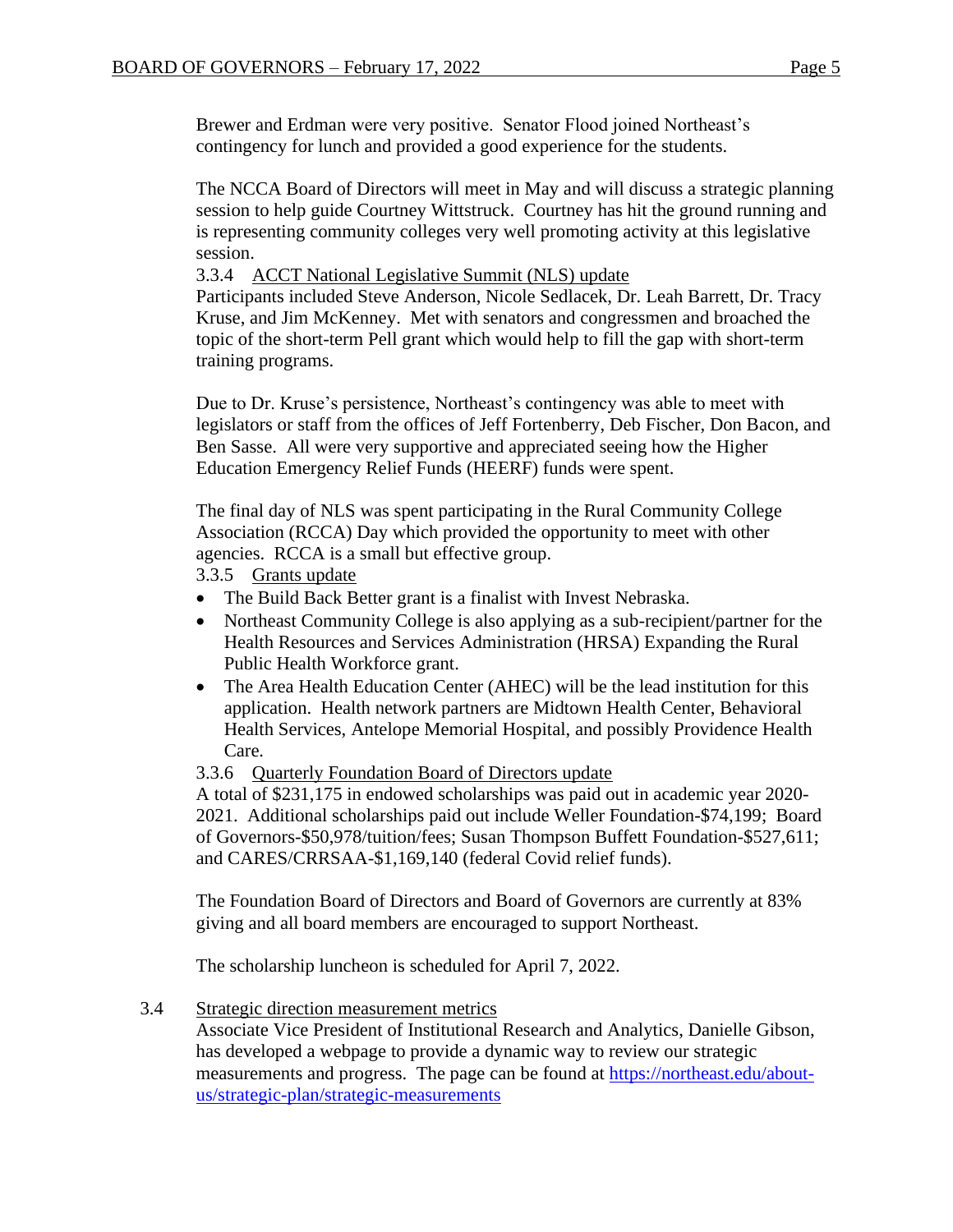# 4. **Lunch**

### 5. **COMMITTEE REPORTS**

5.1 Governance Committee

Governance Committee will meet each month, one week prior to the regularly scheduled board meeting. The Governance Committee met on February 9<sup>th</sup> and is recommending minor revisions to EL-11, Construction; EL-03, Treatment of Employees; and GP-14, Special Rules of Order.

5.2 Ownership Linkage Committee

Committee members met on February  $10<sup>th</sup>$  and brainstormed ideas on how to connect with owners. Owners are constituents who elect board members, students, and all public members. Discussion was held on activities that are currently done and new ideas were shared for additional outreach. Ideas were outlined by month and recorded on the Board Planning Cycle and Agenda Control spreadsheet. Report will be given each month on the activities that board members had been involved in and will look at quarterly updates for events that should be included in the planning cycle. The Board Planning Cycle and Agenda Control spreadsheet provides a framework to begin and will continue to add outreach activities as they arise. Board members are encouraged to wear Northeast gear and name badges as part of their outreach efforts.

Discussion included where the Board Planning Cycle and Agenda Control spreadsheet is housed so that board members can readily access it. Determination is yet to be made.

5.3 Search Committee

Three applications were received for District III and nine applications were received for District IV. Three applicants from each district will be interviewed on Monday, February 21st. A recommendation for the District III and District IV representatives will be brought forth in March.

### 6. **MONITORING REPORT**

6.1 Compensation and Benefits (EL-07)

Board members expressed appreciation of the information included in the monitoring report as it provides them with information that they may not have been aware of in the past. Governance is the work of the board and monitoring is the work of the staff. Jessica Dvorak reported that as she has worked to develop the monitoring reports for the past two months, she has learned that the monitoring reports also serve as a tool for staff to monitor their own departments.

7. **Break**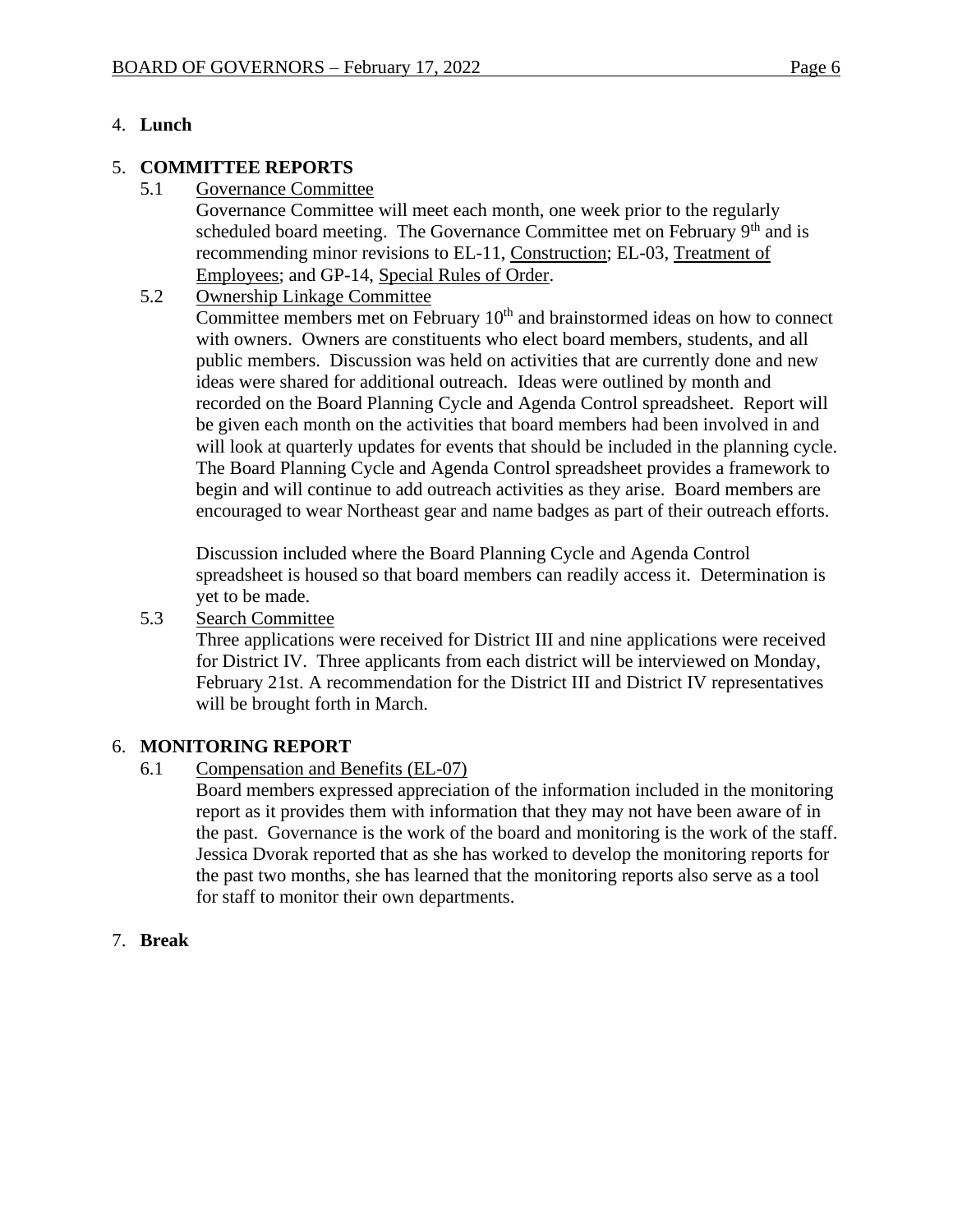### 8. **CONSENT AGENDA**

**MOTION** by Carol Sibbel, **SECONDED** by Dirk Petersen to approve the CONSENT AGENDA:

- 8.1 Approve Minutes of the January 13, 2022 Meeting.
- 8.2 Acknowledge and accept the Monthly Financial Report for January 31, 2022 and claims paid in January 2022.

**Voting Yes:** Anderson, Ellis, Nelson, Petersen, Robinson, Sedlacek, Sibbel, and Ames

**Voting No:** None

### **Absent:** Scherer **MOTION CARRIED**

### 9. **PUBLIC COMMENT**

Chairperson Robinson noted that a copy of the Open Meetings Law is posted on the table at the back of the room. No constituents were in attendance to address the board with a public comment.

### 10. **ITEMS FOR DECISION**

10.1 The following policies have been reviewed to assure that the content of each policy is fully contained within the new policies or procedures.

**MOTION** by Donovan Ellis to accept the **SECOND READING** and **APPROVE** the deletion of the following. Dirk Petersen **SECONDED** the motion.

- 11.2.1 BP-3040, Institutional Memberships
- 11.2.2 BP-4120, Dual Credit
- 11.2.3 BP-4310, Instructional Program Review
- 11.2.4 BP-4410, Distance Education Policy

**Voting Yes:** Ellis, Nelson, Petersen, Robinson, Sedlacek, Sibbel, Ames, and Anderson

**Voting No:** None

### **Absent:** Scherer **MOTION CARRIED**

10.2 Board members reviewed the following policy to determine if the content of each policy is fully encompassed within the new policies or procedures. The **FIRST READING** was held for the deletion BP-4010, Academic Grades Records Retention.